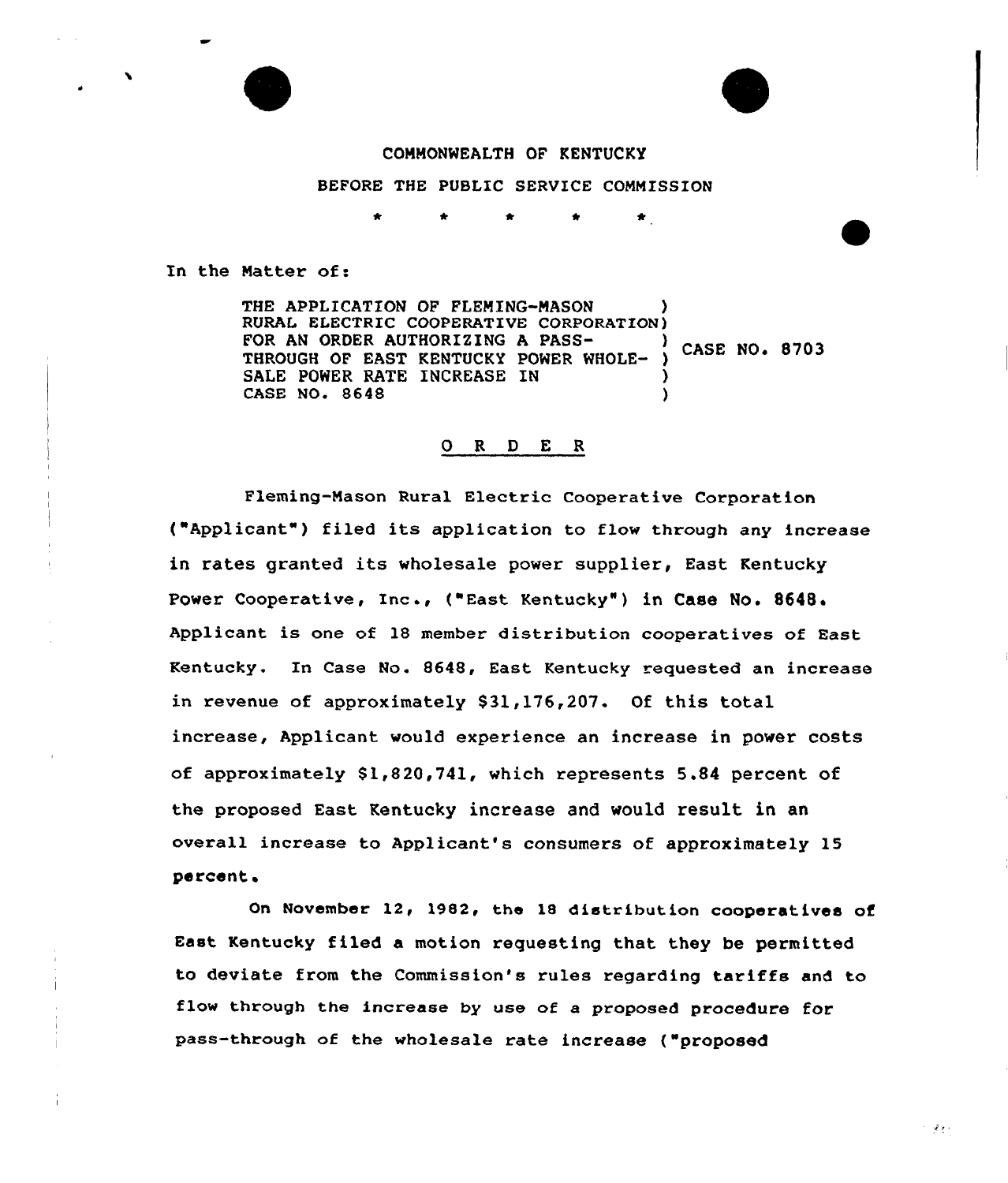procedure"). In its Order of November 19, 1982, the Commission authorized Applicant to deviate from the rules on tariffs and approved the utilization of the proposed procedure.

The Commission, having considered the evidence of record and being advised, is of the opinion and finds that:

(1) The actual increase allowed East Kentucky in Case No. 8648 is \$18,849,182 which will result in an increase in power costs to Applicant of \$1,100,706.

(2) Applicant's financial condition would be materially impaired if it were not allowed to recover the increased wholesale power costs allowed in Case No. 8648.

(3) The revised rates and charges in Appendix <sup>A</sup> are designed to reflect only the increased power costs from East Kentucky allowed in the final Order in Case No. 8648.

(4) The flow-through of the wholesale power costs will not result in any additional net margin to Applicant..

IT IS THEREFORE ORDERED that Fleming-Nason Rural Electric Cooperative Corporation be and it hereby is authorized to flow through the increased power costs resulting from the rate increase granted its wholesale power supplier, East Kentucky Power Cooperative, Inc., in Case No. 8648.

IT IS FURTHER ORDERED that the rates in Appendix A shall be placed into effect on the effective date of the East Kentucky wholesale power increase.

IT IS FURTHER ORDERED that Fleming-Nason Rural Electric Cooperative Corporation shall, within 20 days from the date of this Order, file its revised tariff sheets setting out the rates and charges approved herein.

 $-2-$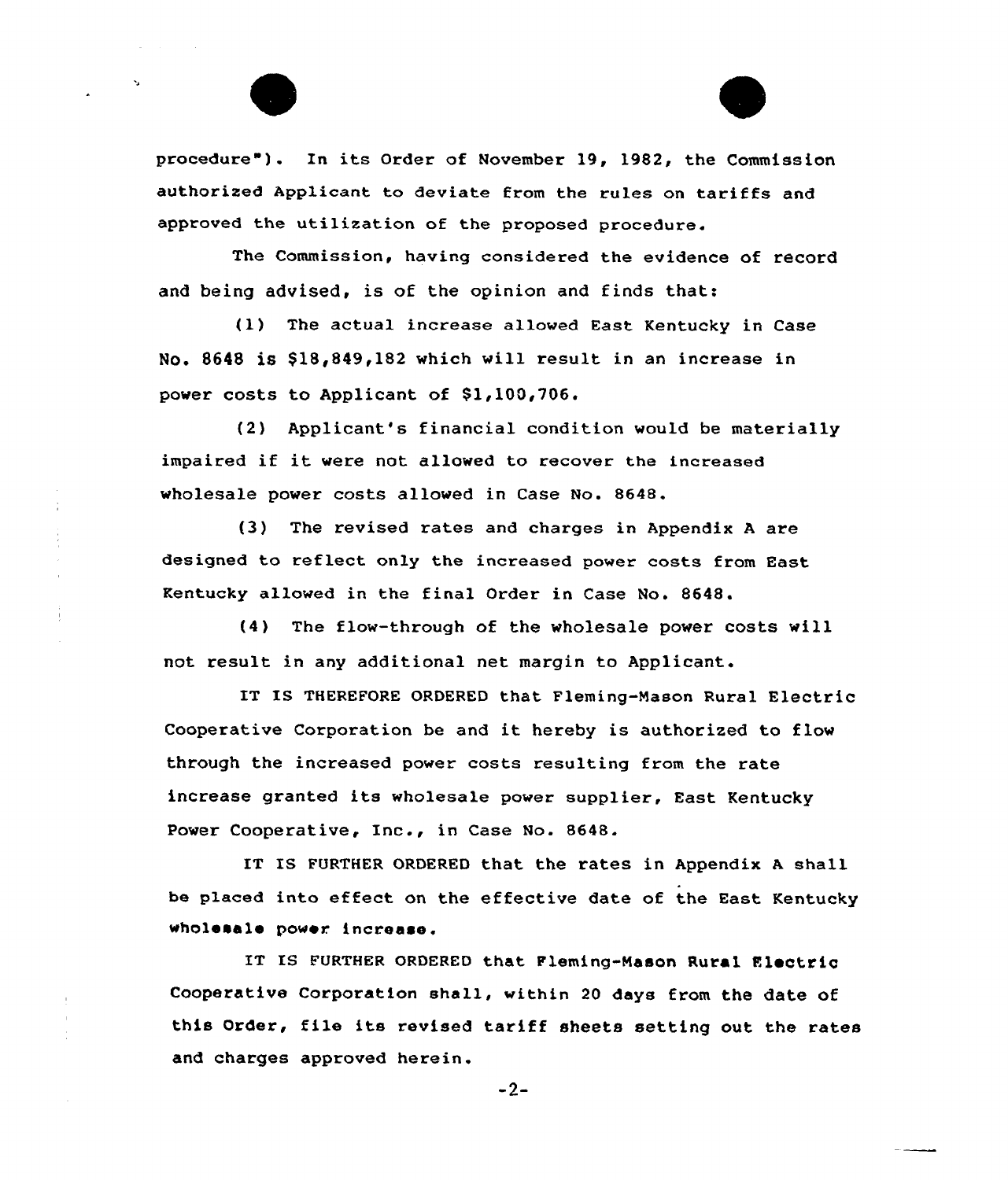

Done at Frankfort, Kentucky, this 1st day of April, 1983.

PUBLIC SERVICE COMMISSION

Enell - $\widehat{\text{Char}}$  $\widehat{\text{Eman}}$ 

Parroya Commissioner

ATTEST:

يتأدمن التداري التاريخ والمحارب المتحد

Secretary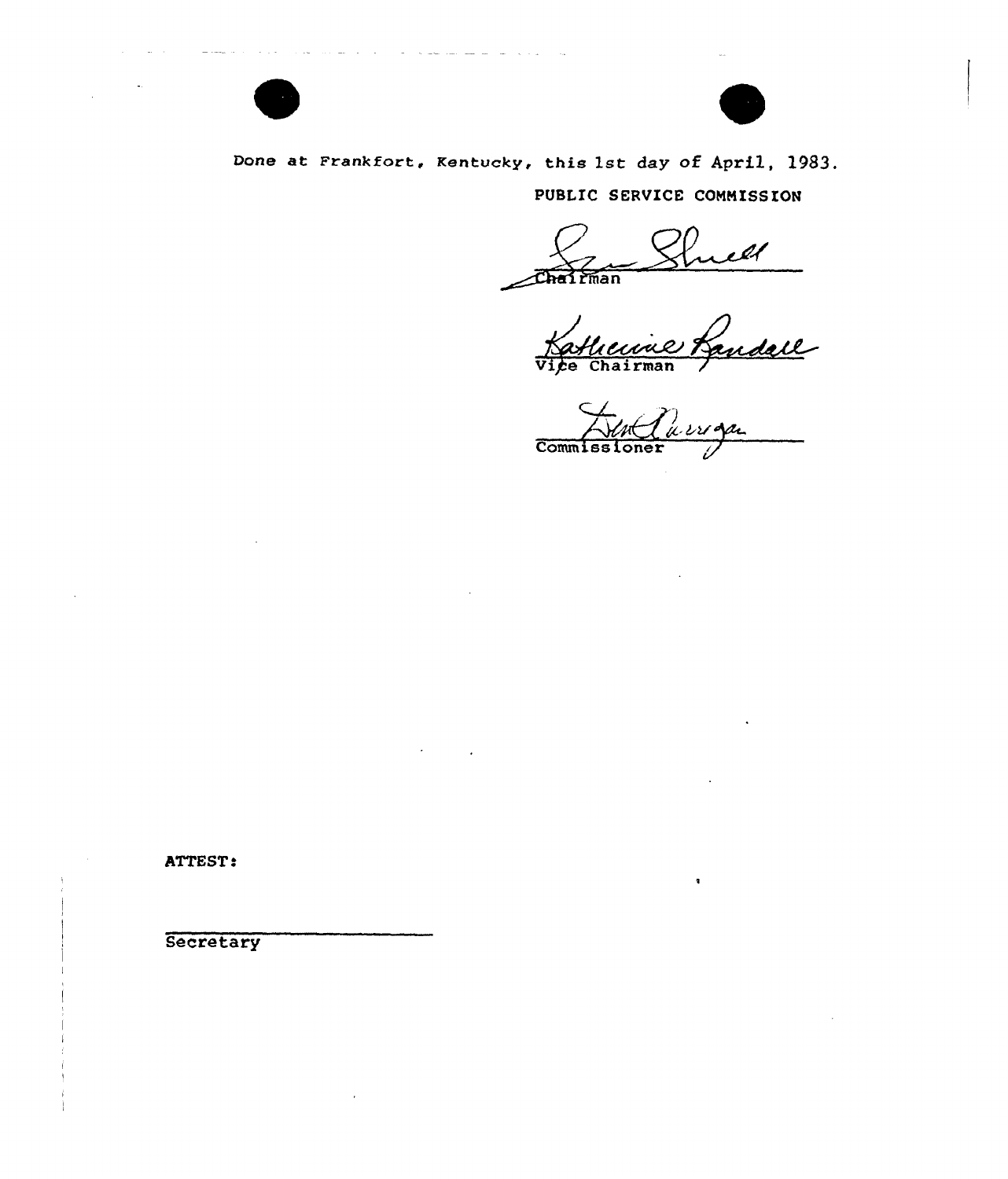

# APPENDIX

# APPENDIX TO AN ORDER OF THE KENTUCKY PUBLIC SERVICE COMMISSION IN CASE NO. 8703 DATED APRIL 1, 1983

The following rates and charges are prescribed for the customexs in the area served by Fleming-Vason Rural Electric Cooperative Corporation. All other rates and charges not specifica11y mentioned herein shall remain the sane as those in effect under authority of this Commission prior to the date of this Order.

# SCHEDULE RSP RESIDENTIAL AND SMALL POWER\*

# Rates:

| Customer Charge             | \$5.30 | Per Meter         |
|-----------------------------|--------|-------------------|
| Energy Charge (for all KWH) | 5.618  | $\epsilon$ Per KW |

## SCHEDULE SGS SIJALL GENERAL SERVICE\*

### Rates:

| Customer Charge              | \$39.67 Per Meter      |
|------------------------------|------------------------|
| Demand Charge per billing KW | $6.49$ Per KW          |
| Energy Charge (for all KWH)  | 3.186 <b>c</b> Per KWH |

# SCIIEDULE LGS LARGE GENERAL SERVICE\*

## Rates:

| Customer Charge                                             | \$52.90 | Per Meter                          |
|-------------------------------------------------------------|---------|------------------------------------|
| Demand Charge per Billing KW<br>Energy Charge (for all KWH) | 6.06    | Per KW<br>3.203 $\epsilon$ Per KWH |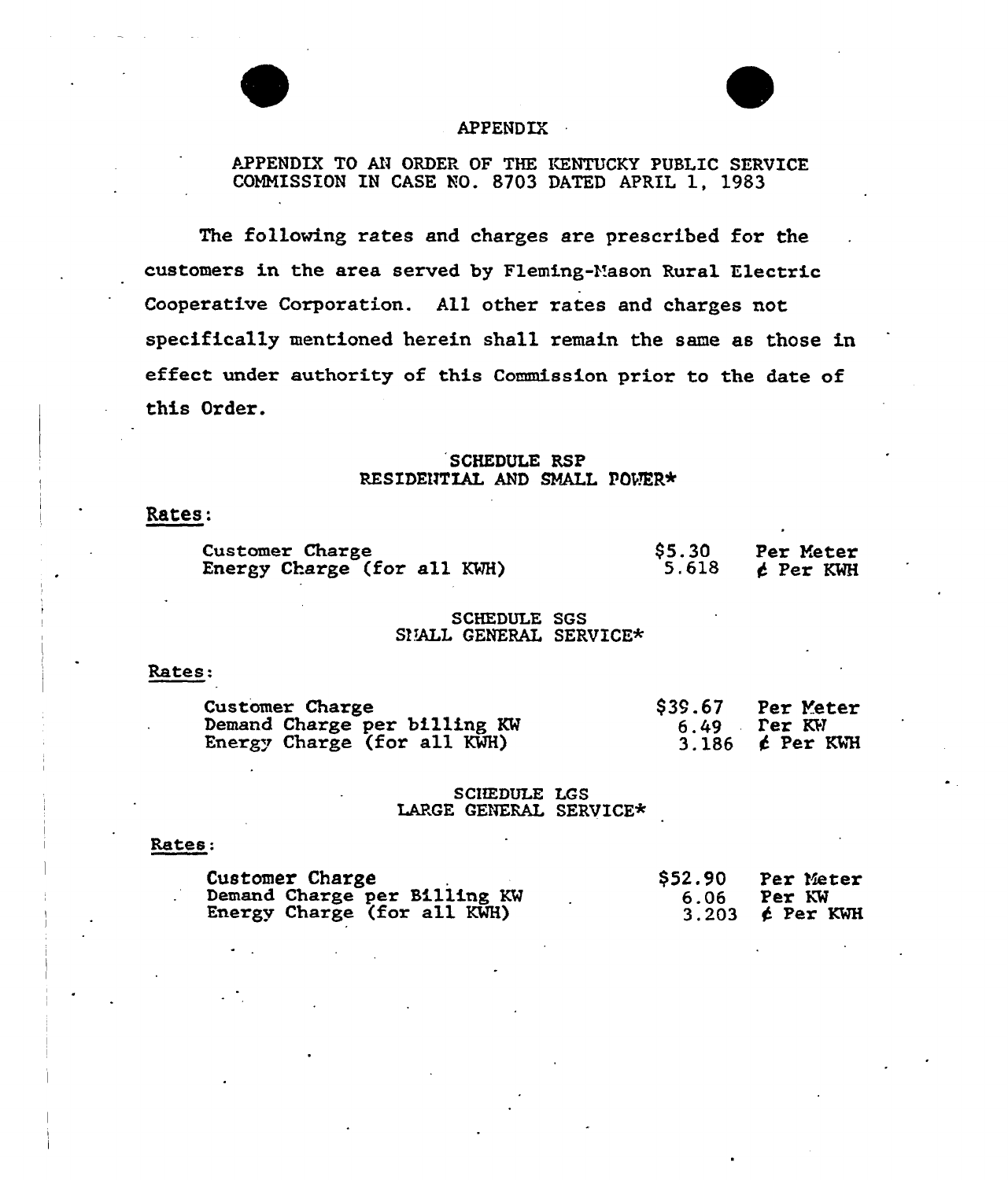

#### Rates:

175 Vatt Mercury Vapor (approximately 7,000 luments}

# $$5.47$  Per Month

#### Minimum Charge:

First year, or any portion thereof,  $$65.64$  per unit payable in advance. Thereafter,  $$5.47$  per month per unit.

# Additional Charges:

(a) For non Governmental members '-

The above charge and term applies to lights nounted on existing cooperative poles with 120 volts available, or on cooperative poles, to be set, within 150 feet of an existing 120 volt source. If additional secondary service poles, or conductor is required the term of the agreement shall be extended in proportion to the number of additional poles needed in excess of one, at the rate of  $$65.64$  per year for each additional pole, all paid in advance at the time of commencement of service. In the event a transformer must be installed, the member will be required to pay the insta11ation cost of the transformer. Vhere extensions of primary line are required the total cost of such construction shall be paid by the member.

# SCHEDULE AES ALL ELECTRIC SCHOOL\*

Rates

| Customer Charge             | \$52.90 | Per Meter |
|-----------------------------|---------|-----------|
| Energy Charge (for all KWH) | 5.244   | ć Per KWH |

# TEXAS EASTERN TRANSMISSION CORPORATION SPECIAL CONTRACTED SERVICE\*

#### Rates:

| Customer Charge              | \$584.77 | . Per Meter |
|------------------------------|----------|-------------|
| Demand Charge per Billing KW | 9.24     | Per KV      |
| Energy Charge (for all KWH)  | 3.093    | é Per KWH   |

 $-2-$